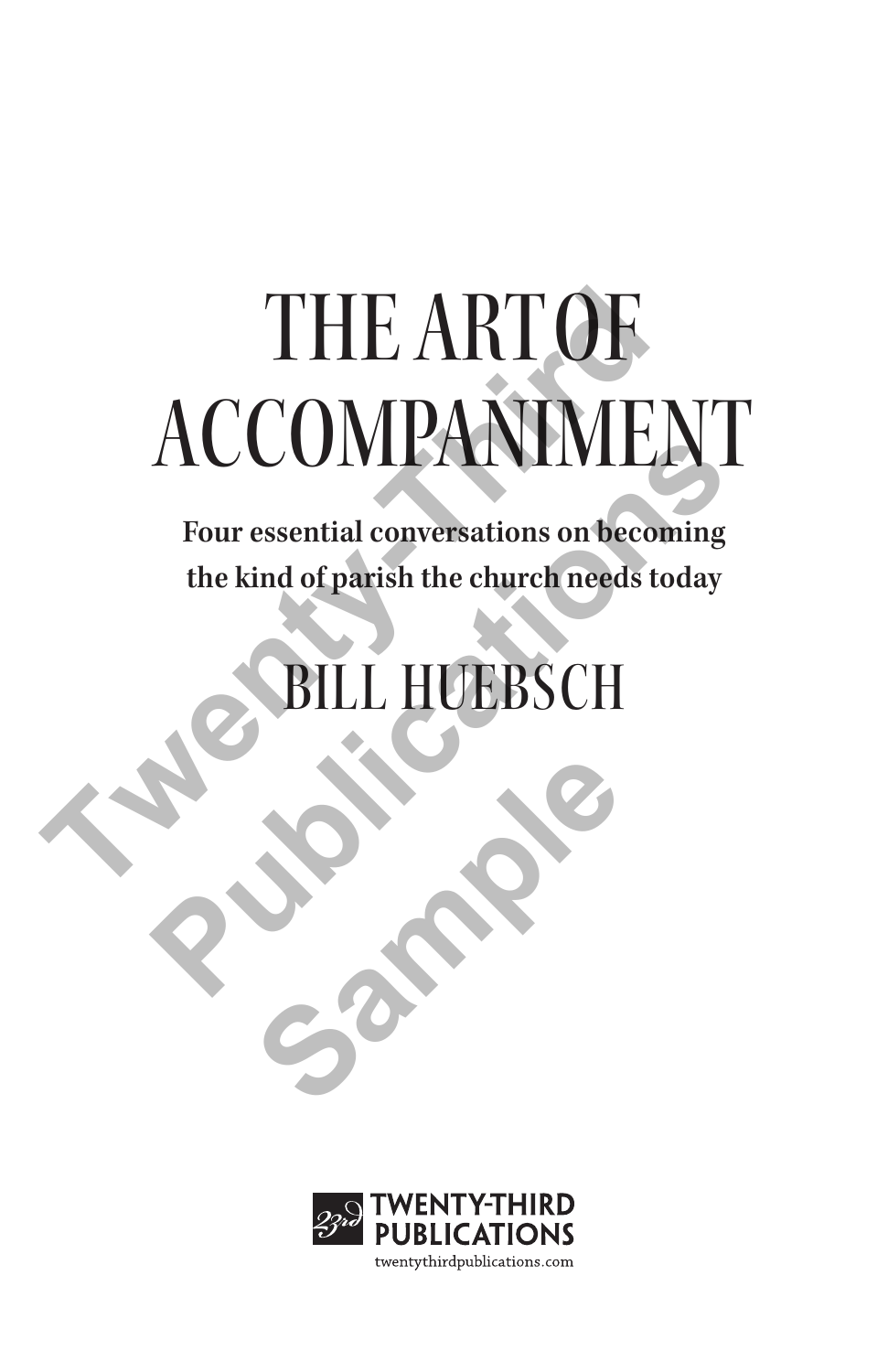# **TWENTY-THIRD PUBLICATIONS The Millian College of Children**

A division of Bayard One Montauk Avenue, Suite 200 New London, CT 06320 (860) 437-3012 or (800) 321-0411 www.twentythirdpublications.com **Publications and Contract Contract Contract Contract Contract Contract Contract Contract Contract Contract Contract Contract Contract Contract Contract Contract Contract Contract Contract Contract Contract Contract Contra** 

Copyright ©2017 Bill Huebsch. All rights reserved. No part of this publication may be reproduced in any manner without prior written permission of the publisher. Write to the Permissions Editor. **Sample 200**<br>
Sample 200<br>
(200)<br>
(3) 321-0411<br>
Lications.com<br>
Huebsch. All rights reserved.<br>
Huebsch. All rights reserved.<br>
ation may be reproduced in any manner without pr<br>
lisher. Write to the Permissions Editor.

Cover Photo: M.MIGLIORATO/CPP/CIRIC

ISBN: 978-1-62785-262-3

Printed in the U.S.A.

**A** division of Bayard, Inc.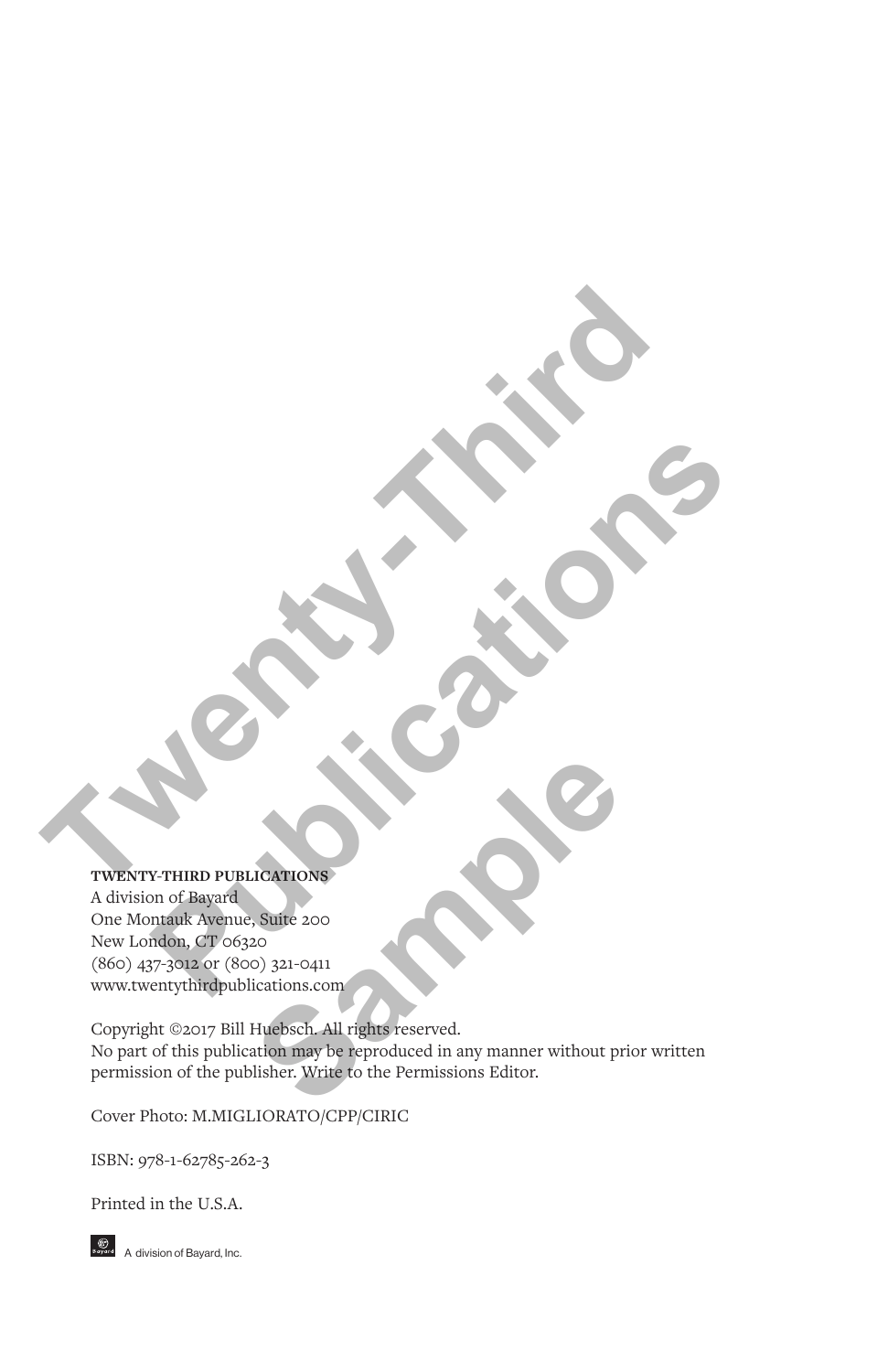# How to use this resource

# **STUDY**

This booklet provides a guide to four conversations designed to help pastoral leaders understand, plan for, and become an accompanying parish. It is also suited to individual use. If used alone, simply read through each statement: pray the prayers, reflect on the content, and think through the discussion questions. If used as a group, we recommend you gather your group and begin with the prayer we provide. Then move around the circle in your group and read aloud the numbered statements, rotating readers with each stanza. Group members should note items that strike them as especially important and return to them during the discussion periods. **STUDY**<br>
This booklet provides a guide to four conversations designed<br>
toral leaders understand, plan for, and become an accompar<br>
It is also suited to individual use, If used alone, simply read t<br>
statement: pray the pray also suited to individual use. If used alone, simply read through ement: pray the prayers, reflect on the content, and think through ement: pray the prayers, reflect on the content, and think through ussion questions. If u

# **CONVERSATION AND PRAYER**

When you come to the prayer and group process notes, continue around the circle discussing or praying as the notes direct. Use our suggestions as a starting point and add your own questions, prayers, or action plans. The group may also pause anywhere along the line to discuss the content. The to the prayer and group process notes<br>
ussing or praying as the notes direct. Us<br>
us and add your own questions, prayer<br>
valso pause anywhere along the line to d<br> **SATIONS ABOUT ACCOMPANIMENT**<br>
tion opens with a brief

# **FOUR CONVERSATIONS ABOUT ACCOMPANIMENT**

*Each conversation opens with a brief shared prayer*

# conversation one **Accompaniment as a Pastoral Strategy**

- An introduction and three principles
- Introduction: The church needs accompanists
- Principle #1: Accompaniment is a sacred task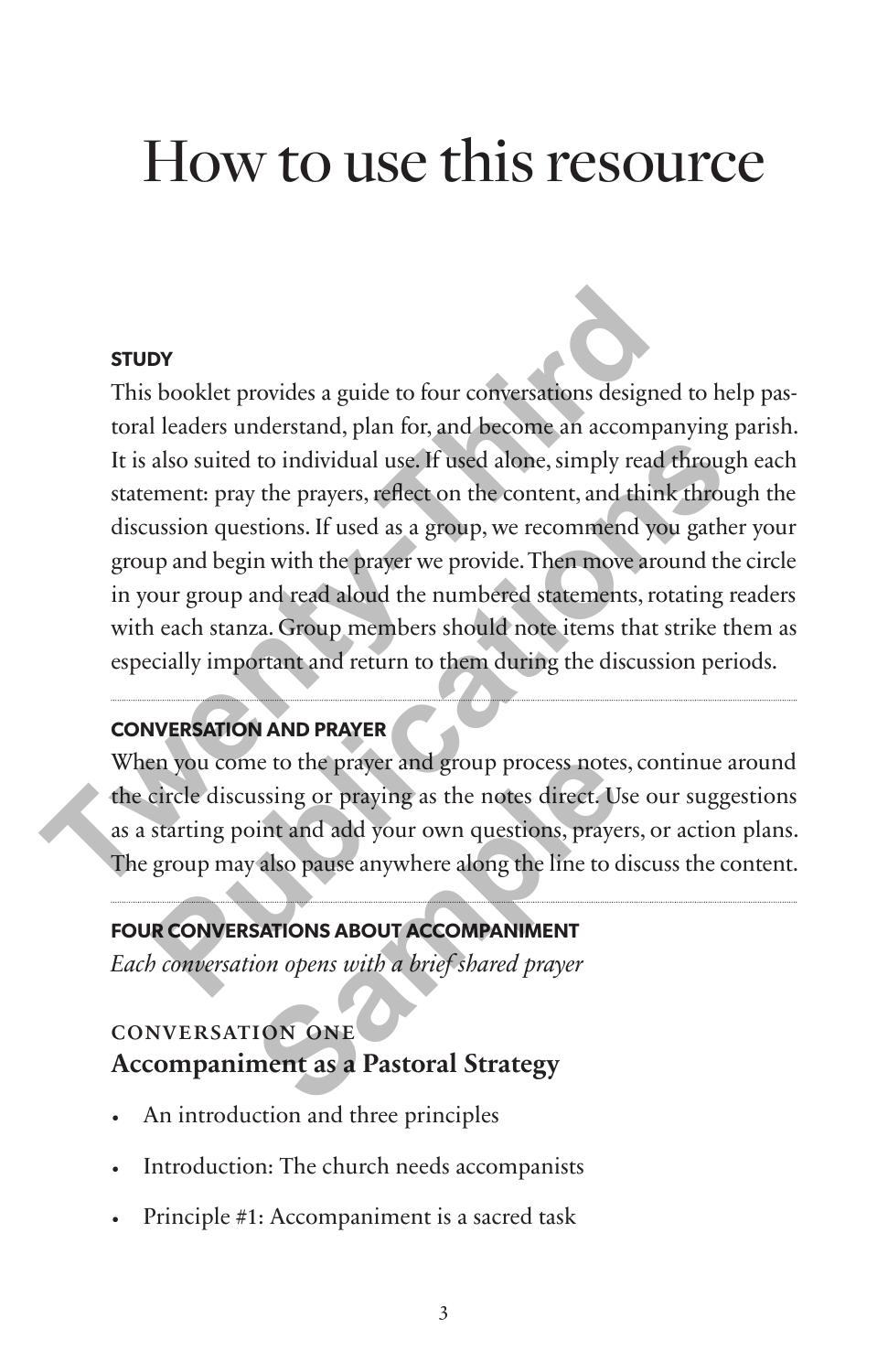- Principle #2: Grace is the force behind accompaniment
- Principle #3: We have reverence for the divine mystery in each other

# conversation two

**Accompaniment in the Formation of the Conscience** *Five principles leading to the wisdom of Jesus* Accompaniment in the Formation of the Conscientive principles leading to the wisdom of Jesus<br>
• Principle #1: God speaks to us in the depths of our consciention<br>
• Principle #2: We accompany people to help them hear Govern

- Principle #1: God speaks to us in the depths of our conscience
- Principle #2: We accompany people to help them hear God
- Principle #3: Avoid being overly church-law-centered
- Principle #4: Avoid being overly self-centered
- Principle #5: Seek to be well-balanced and Christ-centered

# conversation three

# **Accompaniment toward Discernment**

*An introduction and four principles*

- Introduction: Listening deeply for the voice of Jesus
- Principle #1: Discernment deals with practical, life-changing questions inciple #2: We accompany people to help them hear God<br>inciple #3: Avoid being overly church-law-centered<br>inciple #4: Avoid being overly self-centered<br>inciple #5: Seek to be well-balanced and Christ-centered<br>inciple #5: See Extening deeply for the voice of Jesus<br>
Discernment deals with practical, life-c<br>
Discernment is couched in prayer<br>
Discernment eventually leads to a discu<br>
Good decisions made in discernment le
- Principle #2: Discernment is couched in prayer
- Principle #3: Discernment eventually leads to a discussion of the matter
- Principle #4: Good decisions made in discernment lead to consolation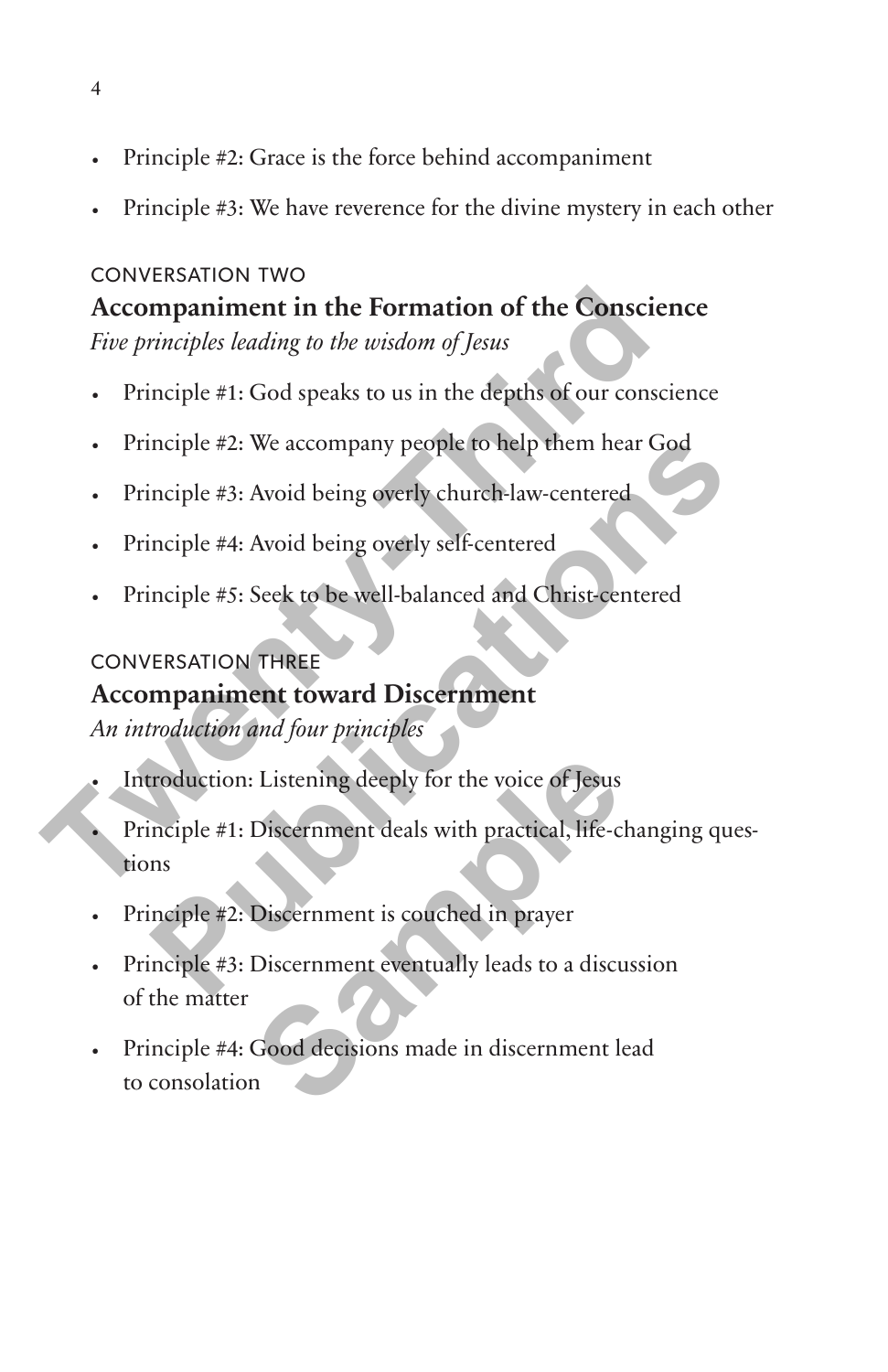# conversation four **Hallmarks of an "Accompanying Parish"**

*Nine hallmarks for use in pastoral planning*

- Hallmark #1: The parish priest and pastoral team are committed to accompaniment
- Hallmark #2: The parish team plans for ways to increase accompaniment
- Hallmark #3: Mercy for people's life situations is obvious and generous are committed to accompaniment<br>
• Hallmark #2: The parish team plans for<br>
ways to increase accompaniment<br>
• Hallmark #3: Mercy for people's life situations<br>
is obvious and generous<br>
• Hallmark #4: Families are accompanied
	- Hallmark #4: Families are accompanied in the religious education programs
	- Hallmark #5: Everyone is accompanied through the Sunday liturgy
	- Hallmark #6: Pastoral care ministries are "accompaniment specialists"
	- Hallmark #7: The "voice" of the parish is consistently companionable
	- Hallmark #8: The parish respects that people gradually become fully faithful Hallmark #3: Mercy for people's life situations<br>
	s obvious and generous<br>
	Hallmark #4: Families are accompanied in<br>
	the religious education programs<br>
	Hallmark #5: Everyone is accompanied<br>
	through the Sunday liturgy<br>
	Hallmar Fraction Contract Contract Contract Contract Contract Contract Contract Contract Contract Contract Contract Contract Contract Contract Contract Contract Contract Contract Contract Contract Contract Contract Contract Contra
	- Hallmark #9: The parish reaches out beyond its comfort zone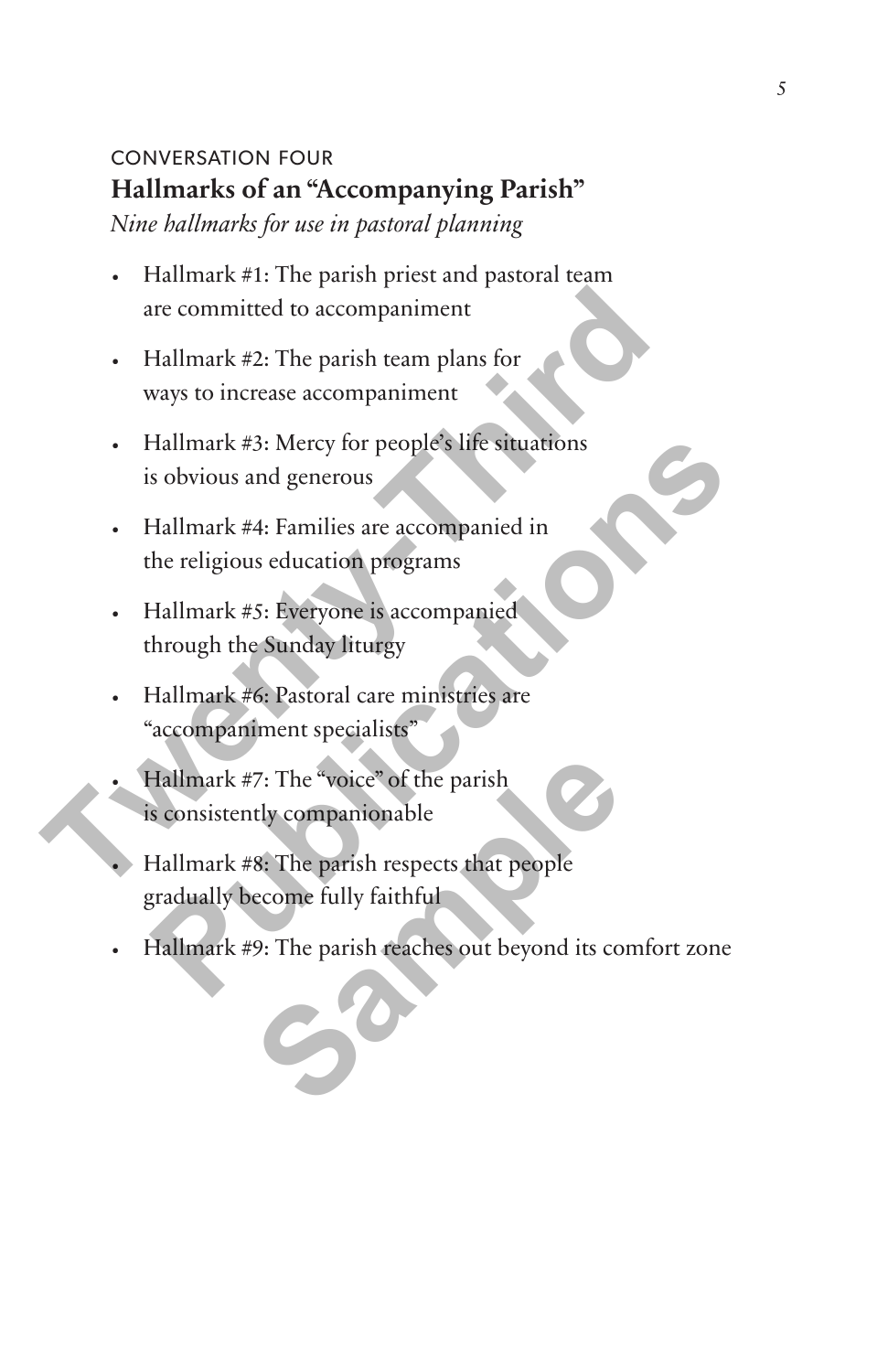# CONVERSATION ONE

# Accompaniment as a pastoral strategy

an introduction and three principles

# **PRAYER**

*Become aware of the presence of God* 

**All:** In the name of the Father, and of the Son, and of the Holy Spirit. Amen.

[1] Jesus accompanies us through each day as a shepherd does the sheep. Jesus walks beside us aware of our needs and desires, tending us gently. The Holy Spirit guides us and opens our hearts to hear the word and live by it. God fills the world with the fragrance of Christ, now flowing through us as we accompany each other to new life. **THE SET OF A STATE SUPPER SET ON AN INTRODUCTION AND THREE PRINCIP<br>
PRAYER**<br> *PRAYER*<br> *PRAYER*<br> *PRAYER*<br> *Third in the name of the presence of God*<br> **ALL:** In the name of the Father, and of the Son,<br>
and of the Holy Spi **PER**<br> **PUBLE 2008**<br> **PUBLE 2008**<br> **PUBLE 2009**<br> **PUBLE 2009**<br> **PUBLE 2009**<br> **PUBLE 2009**<br> **PUBLE 2009**<br> **PUBLE 2009**<br> **PUBLE 2009**<br> **PUBLE 2009**<br> **PUBLE 2009**<br> **PUBLE 2009**<br> **PUBLE 2009**<br> **PUBLE 2009**<br> **PUBLE 2009**<br> **PUBL** 

[2] "But thanks be to God, who in Christ always leads us in triumphal procession, and through us spreads in every place the fragrance that comes from knowing him. For we are the aroma of Christ to God among those who are being saved and among those who are perishing; to the one a fragrance from death to death, to the other a fragrance from life to life" (2 Corinthians 2:14–16a, NRSV). France as an engineed in y as a supplied<br>side us aware of our needs and desires,<br>it guides us and opens our hearts to h<br>fills the world with the fragrance of Cl<br>we accompany each other to new life.<br>s be to God, who in Chri

[3] Let us become consciously aware now of this ever-present God, allowing our hearts to swell with the experience of the divine presence. Allow the fragrance of Christ to fill your senses. Let his gaze of love for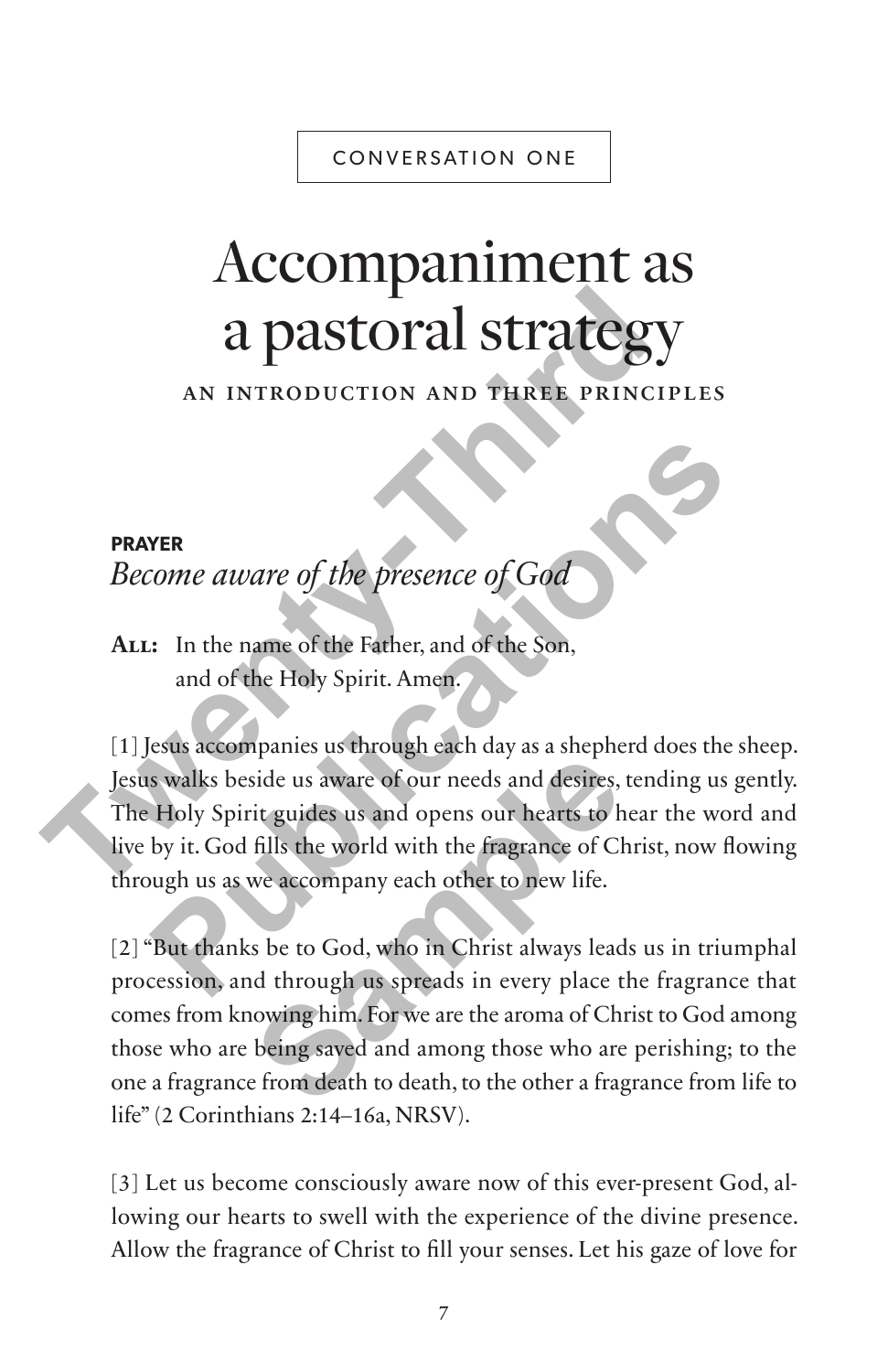you fall upon you. What is this experience of being near to God like for you? *(Brief sacred pause, followed by sharing.)*

[4] O God, we know that you are with us, and that you accompany us in all that we do. We open our hearts to your love. Grant that, by the light of your Holy Spirit, we may be humble as we walk with others and charitable in all that we do here today. We pray through Christ, our Lord.

**All:** Amen.

### **INTRODUCTION**

# *The Church needs accompanists*

[5] "In our world," Pope Francis teaches us, "ordained ministers and other pastoral workers can make present the fragrance of Christ's closeness and his personal gaze. The Church will have to initiate everyone—priests, religious and laity—into this 'art of accompaniment' which teaches us to remove our sandals before the sacred ground of the other" (*The Joy of the Gospel*, 169). in all that we do. We open our hearts to your love. Grant the<br>light of your Holy Spirit, we may be humble as we walk with c<br>charitable in all that we do here today. We pray through Christ,<br>c<br>ALL: Amen.<br>**The Church needs ac Purch needs accompanists**<br> **Church needs accompanists**<br> **Purch needs accompanists**<br> **Purch accompanists**<br> **Purch accompanists**<br> **Purch accompanies** of Christ's closeness are<br> **Space 2.** The Church will have to initiate ev

[6] With these words Pope Francis has called us all to understand how to accompany others and how to make such accompaniment part of our pastoral practice in every parish. Learning this art and putting it into practice is the purpose of these four conversations. As we talk together about this, we grow together as accompanists. Let us bring our hearts and souls into these conversations in order to make present the fragrance of Christ to those who need it most. It also before the sacred ground of the ot<br>
Samples of the sacred ground of the ot<br>
Samples Francis has called us all to use the samples of these four conversations. As very together as accompanists. Let us b<br>
Samples the

[7] For many in pastoral ministry, this will come quite naturally and be a welcome affirmation of how they have always done their work. For others, this will be somewhat new and challenging in their ministry. Pope Francis is asking us to have deep reverence for the experiences of others. We may not understand or identify with someone who has, for example,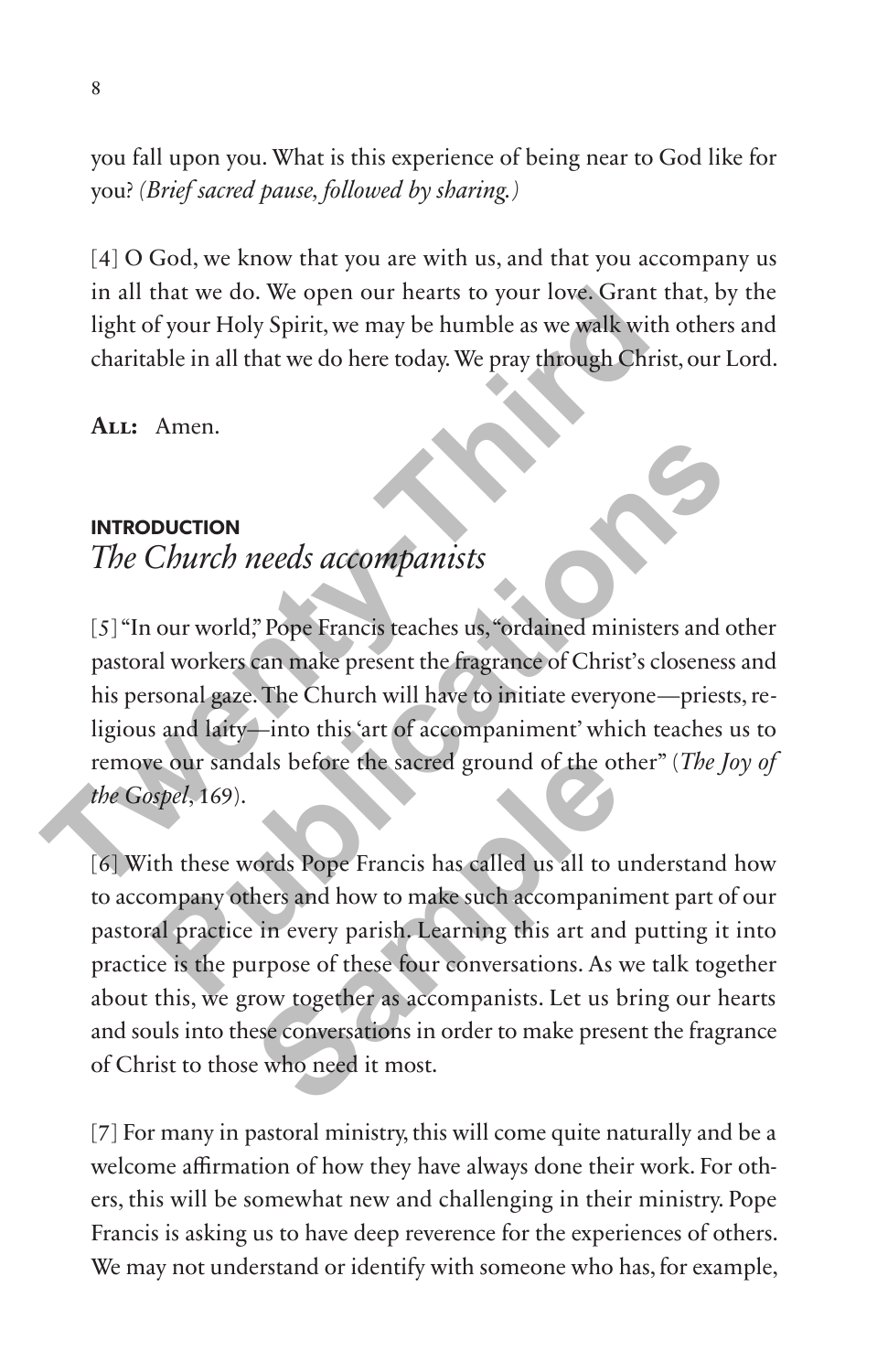left the church for decades and now wants to return, or someone who is living in a second marriage and cannot ask for an annulment, or someone who is at odds with church teaching on contraception. But Pope Francis teaches us that, as accompanists, our task is to listen and guide but not to judge and condemn.

[8] But first, what exactly is accompaniment? How do we become an "accompanying parish"? To most of us this is a new term when applied to pastoral ministry. We are accustomed to hearing about "accompanists" but we think of them as piano players who accompany singers. What do we mean when we use this term to describe the art of accompaniment when it applies to each other as Christians on a lifelong journey to the heart of Christ? but not to judge and condemn.<br>
[8] But first, what exactly is accompaniment? How do we<br>
"accompanying parish"? To most of us this is a new term w<br>
to pastoral ministry. We are accustomed to hearing about "ac<br>
but we think

[9] The metaphor of the piano player is actually quite a good one. A musical accompanist is somewhat in the background of the performance, allowing the singer to shine. It is the singer who sets the stage and who determines the phrasing and tempo of the song. The role of the accompanist is to help the singer stay on tune and to embellish the singer's performance with stunning beauty. We think of them as piano players who accompany singers. What the mean when we use this term to describe the art of accompanin<br>
in it applies to each other as Christians on a lifelong journey to<br>
to f Christ?<br>
The metaphor

[10] Accompanists often sit in the shadow of the great voices of these great singers. Being the pianist who plays for them can feel like the most thankless job in music. The singers couldn't do it without them but it's the sopranos and the tenors who get all the glory, as well as most of the cash and applause. It's all about the singer on stage; the accompanists, meanwhile, are busy playing fiendishly difficult accompaniments by Schubert or Schumann. take the singler stay on tune and to embellish<br>tunning beauty.<br>This is soften sit in the shadow of the greeding the pianist who plays for them can<br>in music. The singers couldn't do it with<br>nd the tenors who get all the glo

[11] It's very similar for pastoral ministers who accompany persons through the ups and downs of life and faith. As accompanists, we learn to allow the parishioner being accompanied to shine. Each person is "making their own kind of music," and our role is to help them do it well. We make use of the tools given to us by the church to offer them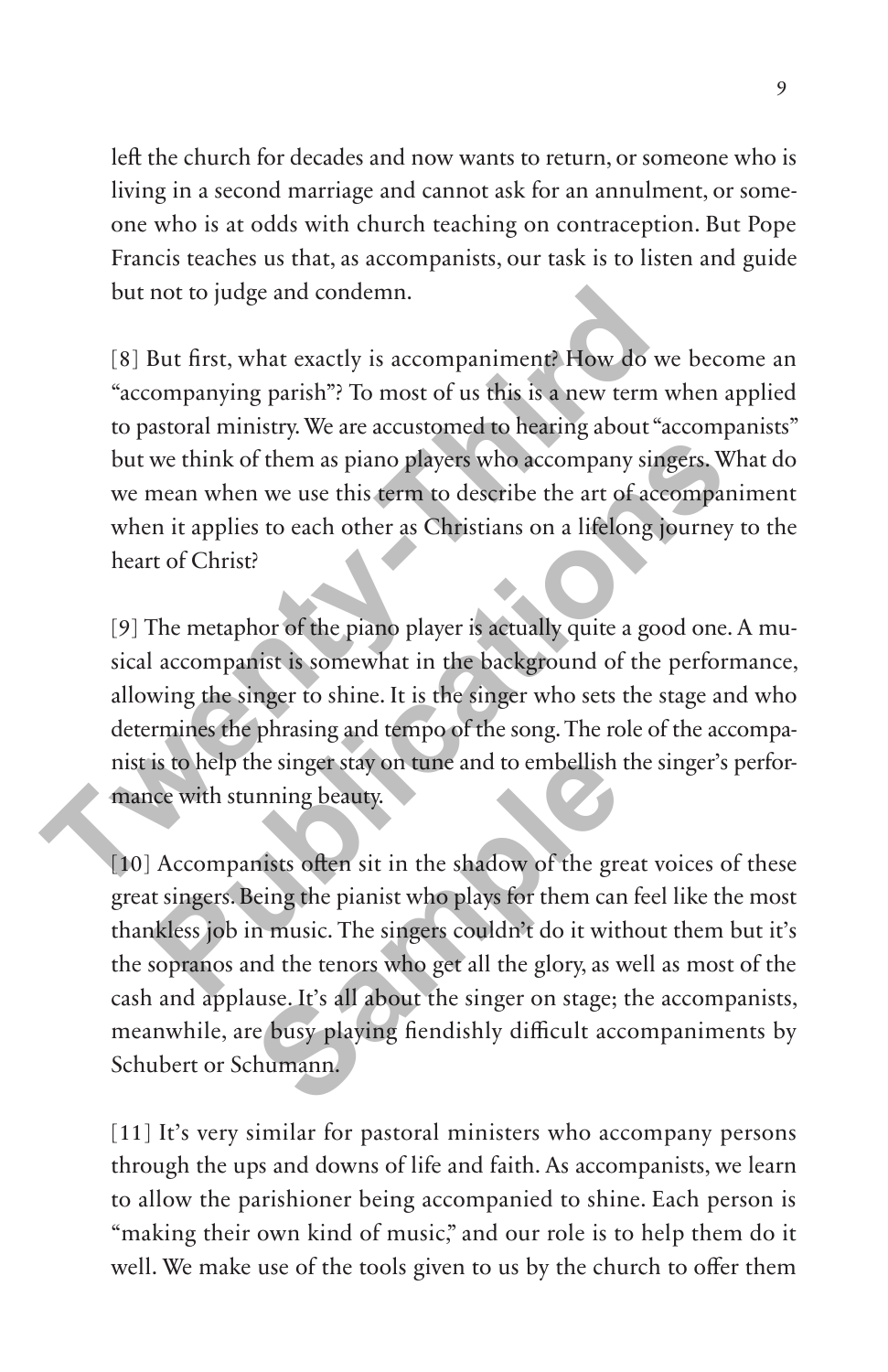guidance, but in the end, the conscience of the one being accompanied must be allowed to set the stage. Their timing (and it may take many years in some cases) is our timing.

[12] Ours is not to choose the song, not to set the tempo, and not to dominate the conversation. We can coach them into quiet times of prayer as a way of helping them be in touch with what God is calling them to, but in the end, the mystery of God's grace in their lives is not for us to direct. As accompanists, we need few words; we must be careful not to numb the one being accompanied by our sermons and explanations.

[13] To accompany another Christian on the journey of faith requires first and foremost as pastoral leaders that our own hearts be in Christ. We become the hands and feet, the voice and gaze, *the very fragrance* of Christ for one another. How can we accompany someone else to accept God's desire for them if we ourselves are not reflecting God's desire for us in our own lives? [12] Ours is not to choose the song, not to set the tempo, and not inter the conversation. We can coach them into quiet times of j<br>way of helping them be in touch with what God is calling the<br>in the end, the mystery of Go

# **IN YOUR OWN WORDS (DISCUSSION TIME)**

[14] Therefore, we who would accompany others must be accompanied by someone ourselves. Who accompanies you? Looking back over your life, who are the people who have appeared at the right moment to accompany you so that you could become your most real self? When have you experienced a dearth of accompaniment, a time when you needed encouragement and assistance but were not offered it? The being accompanied by our sermons and explanations.<br>
The being accompany another Christian on the journey of faith required foremost as pastoral leaders that our own hearts be in Christian come the hands and feet, the v **ORDS (DISCUSSION TIME)**<br>ve who would accompany others must l<br>selves. Who accompanies you? Looking<br>people who have appeared at the right<br>that you could become your most real :<br>a dearth of accompaniment, a time wl<br>and assis

[15] Likewise, how has the word of God accompanied you? How has the church through her sacraments and people been your companion and guide? In your life today, to whom do you turn in those moments when you most need the companionship that assures you; challenges what you think, do, or fail to do; and tells you the truth?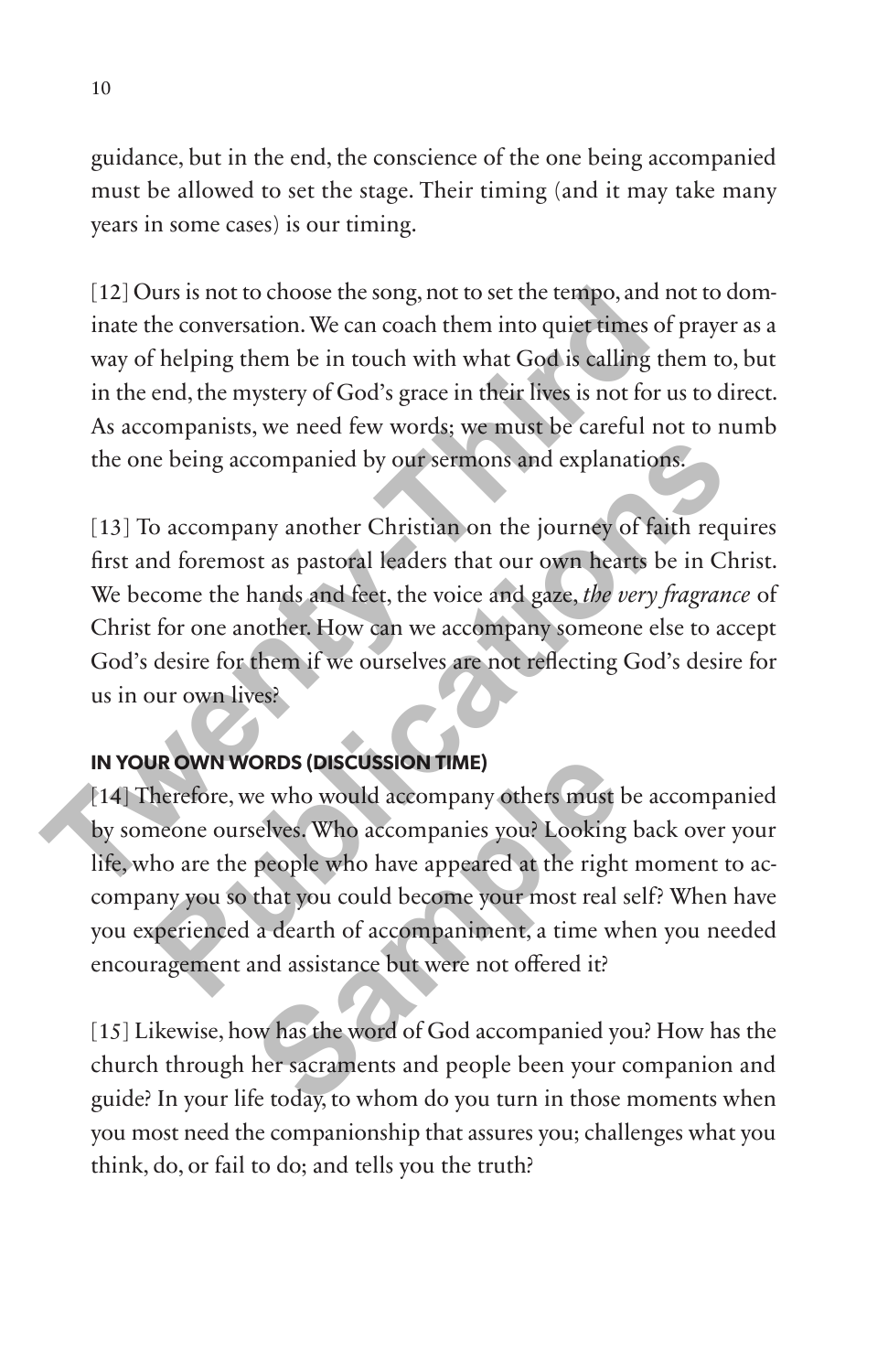# **PRINCIPLE #1** *Accompaniment is a sacred task*

[16] To accompany others is a sacred task but one that occurs in our daily lives very often. We walk with one another day in and day out. Parents with their children. Spouses with each other. Friends, colleagues, teachers, neighbors, and even strangers may appear in our lives as companions.

[17] This daily "walking with" becomes "accompaniment" only when we lead others ever closer to the heart of God. If all we do with others all day is "chatter," then we are merely standing side by side without that all-important common, inner force that is the Spirit. Our task as accompanists is not to affirm everything in each other's lives, but to invite each other to the freedom of God. This means that we invite each other to follow the pathway of love and joy that leads us, deeply and truly, to become the persons God creates us to be. lives very often. We walk with one another day in and day<br>with their children. Spouses with each other. Friends, colleage<br>neighbors, and even strangers may appear in our lives as con<br>[17] This daily "walking with" becomes others ever closer to the heart of God. If all we do with others all hatter," then we are merely standing side by side without that all tant common, inner force that is the Spirit. Our task as accompant of to affirm everyt

[18] Without this orientation toward the desire of God for us, we quickly become drifters in a world lacking meaning. We become spiritually homeless. Walking with each other without calling one another to the heart of God is counterproductive. It's a sort of self-absorbed therapy, but it is not a pilgrimage to the Father (*The Joy of the Gospel*, 170).

[19] Therefore, we can say that to accompany another is more than merely "to walk with him or her." Accompaniment is more intimate and intentional; it's more dynamic and life-changing. The word "accompany" itself suggests this intimacy. Its literal meaning might be rendered as "to break bread with another…" We become companions, trusted and known. Pope Francis reminds us to "remove our sandals" with reverence —for the personal journey we witness when we accompany another is indeed a glance at the face of God. flers in a world lacking meaning. We b<br>king with each other without calling o<br>counterproductive. It's a sort of self-abs<br>image to the Father (*The Joy of the Gost*<br>we can say that to accompany another i<br>th him or her." Acc

[20] In today's church, Pope Francis tells us, we need men and women who, on the basis of their experience of accompanying others, know how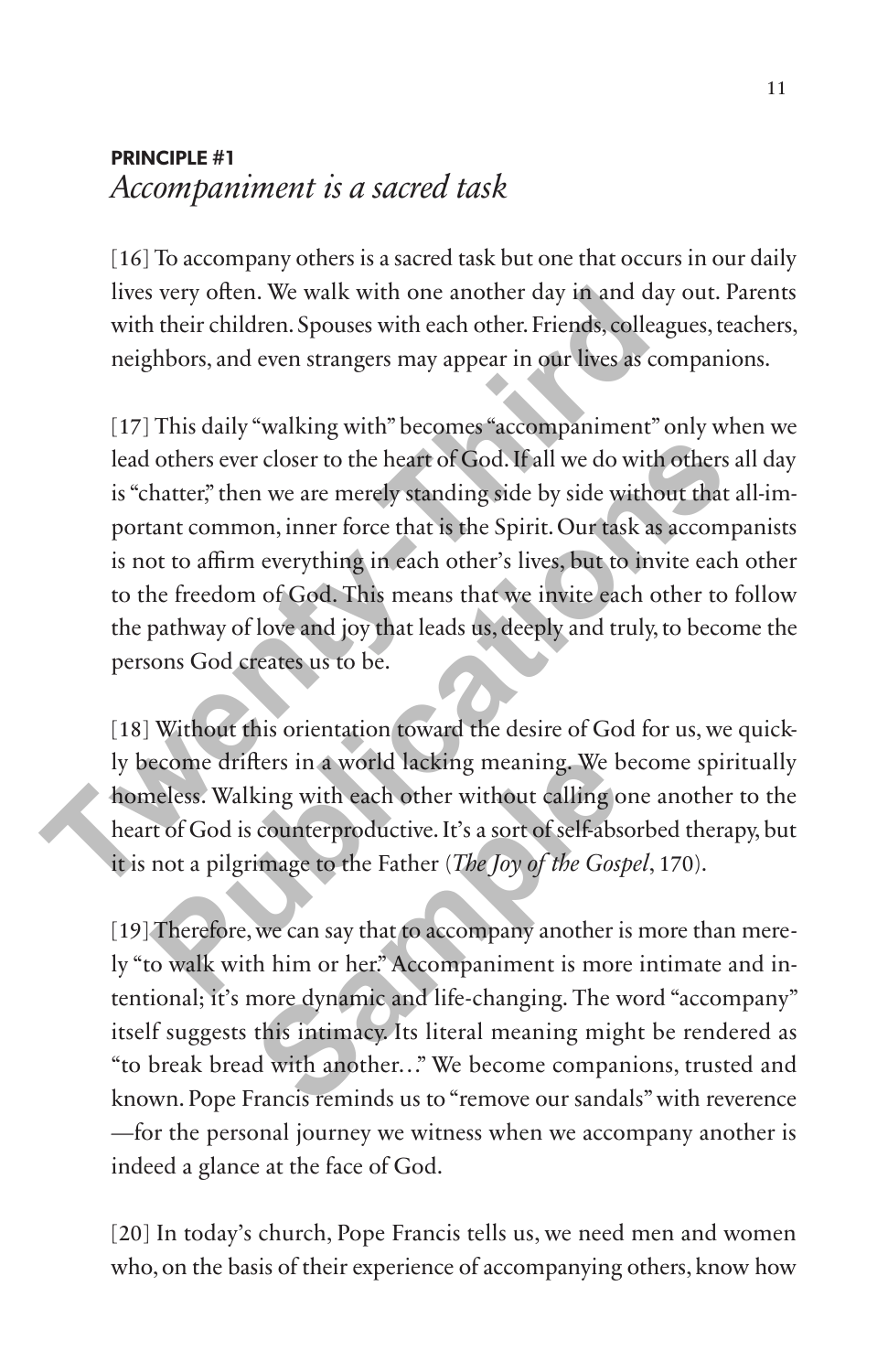prudence, understanding, patience, and docility to the Spirit play a role in leading others closer to Christ. One who accompanies others must be willing to wait for the Spirit to move in the heart of the other. Without the Spirit, any imposed set of rules or laws, even if they come from the church, will fall on deaf ears, leaving the one being accompanied with anger and hurt and the accompanist feeling frustrated (*The Joy of the Gospel*, 171).

# **PRINCIPLE #2** *Grace is the force behind accompaniment*

[21] One who accompanies another must always cooperate with grace. Grace is enough for us. Without grace, we are powerless.

[22] Grace is a free gift from God who loves us unconditionally. It is God giving us God's own very self in a radical and real way, empowering us to become the persons we are created to be. In this relationship of love offered to us by God, we find ourselves saying, "I am a sinner whom the Lord looked upon with mercy" (Pope Francis in an interview, December 2, 2015). This grace is given to us even as we live in our individual situations in life, experiencing our own spiritual journeys (*Catechism of the Catholic Church*, 1999). church, will fall on deaf ears, leaving the one being accompaint<br>anger and hurt and the accompanist feeling frustrated (*The*<br>Gospel, 171).<br>**PRINCIPLE #2**<br>**Crace is the force behind accompaniment**<br>[21] One who accompanies **PULE #2**<br>
The *B* is the force behind accompaniment<br>
Dne who accompanies another must always cooperate with gracis enough for us. Without grace, we are powerless.<br>
Frace is a free gift from God who loves us unconditionall God, we find ourselves saying, "I am a si<br>n with mercy" (Pope Francis in an inter<br>ace is given to us even as we live in our<br>beriencing our own spiritual journeys ((<br>1999).<br>ersonal communication from God. It el<br>een God and

[23] Grace is a personal communication from God. It elaborates the relationship between God and us in a profound way. It is like a force or sacred power that fills us. Through grace we are enthused for love, empowered to work for justice, and able to become the richly gifted persons God desires us to become.

[24] Spiritual accompaniment operates in the realm of grace. Grace gives accompaniment its force. We might say, then, that accompaniment is "help given by one Christian to another which enables that person to pay attention to God's personal communication to him or her [that is,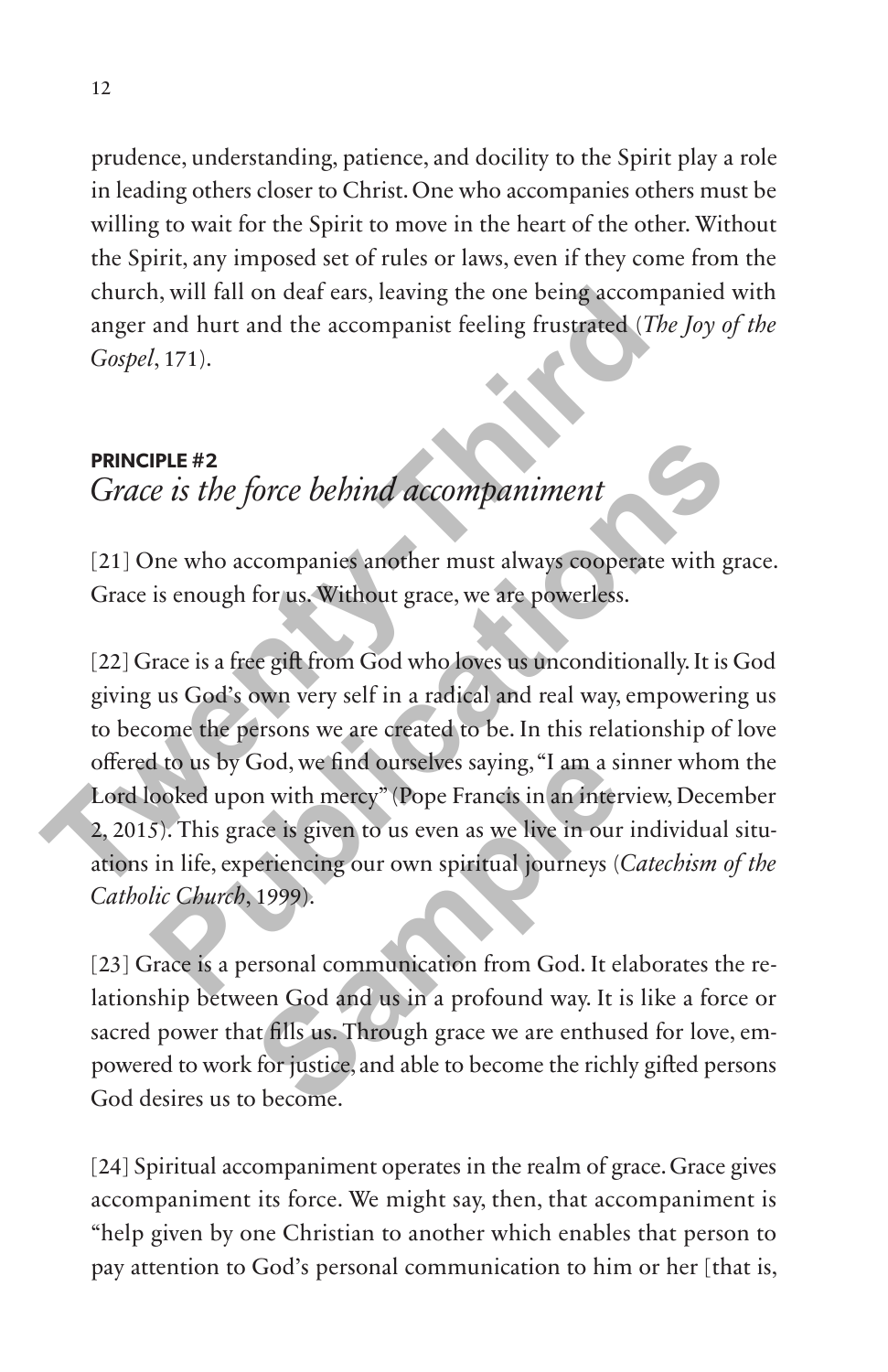to *the force of grace*], to respond to this personally communicating God, and to live out of the consequence of the relationship" (William Barry, SJ, and William Connolly, SJ. *The Practice of Spiritual Direction*. San Francisco: HarperOne, 2009).

[25] And what exactly is "the consequence" of being related to God or of receiving grace? It is to be oriented to the heart of the Lord. Even during a busy day or in the middle of the night, we find ourselves mindful of the presence of God. This becomes our compass; everything in our life is directed by it. [25] And what exactly is "the consequence" of being related receiving grace? It is to be oriented to the heart of the Lord. a busy day or in the middle of the night, we find ourselves the presence of God. This becomes our

[26] And even more, the consequence of being given grace is that we begin to realize, ever so slowly at first, that God loves us. God has forgiven us even if we have not forgiven ourselves, even if other people or the church itself has failed to forgive us. This is where real faith is needed. Do you believe that God has forgiven you and still loves you, even as a sinner?

[27] "No one can be condemned forever," Pope Francis reminds us, "because that is not the logic of the Gospel!" (*The Joy of Love*, 297). "The way of the Church is not to condemn anyone forever; it is to pour out the balm of God's mercy on all those who ask for it with a sincere heart" (homily at Mass celebrated with the new cardinals, 15 February, 2015). Frected by it.<br>
And even more, the consequence of being given grace is that we<br>
to realize, ever so slowly at first, that God loves us. God has forgive<br>
if we have not forgive ourselves, even if other people or the ch<br>
If

[28] Thus, in spiritual accompaniment we are guiding each other along the pathway of God. We extend to one another the unbelievable and life-changing truth that we have seen; and the truth is that God forgives us completely. Accompaniment also leads us to become God-like. We call each other to be more forgiving, more generous, less judgmental, less greedy, more loving, more enthused, less harsh, less full of lust, and closer to the heart of Jesus. or the logic of the Gospel!" (*The Joy of*<br>urch is not to condemn anyone forever<br>od's mercy on all those who ask for it wiss<br>seelebrated with the new cardinals, 15<br>piritual accompaniment we are guiding<br>f God. We extend to

# **IN YOUR OWN WORDS (DISCUSSION TIME)**

[29] Go back over the section we just read and in your own words describe what it means to accompany someone, cooperating with grace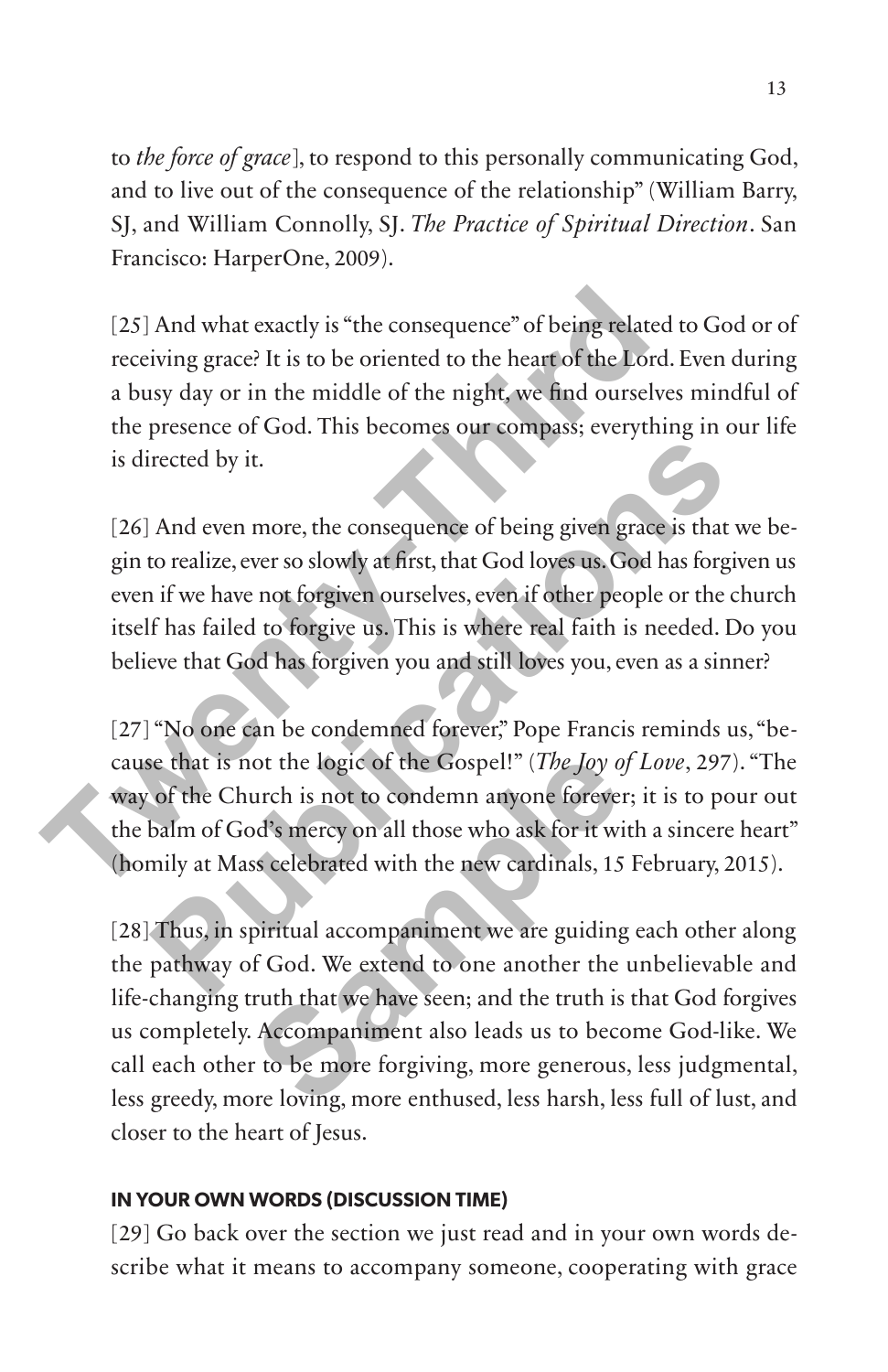in their lives. Think about the families and individuals in your parish, including those who are absent from regular parish life. How can the parish and you as pastoral ministers better accompany them at times like baptism, religious education, preparation for a child's first sacraments, illness, family planning questions, the dying process, or whatever marriage situation they live in?

### **PRINCIPLE #3**

# *We have reverence for the divine mystery in each other*

[30] No one can plumb the mystery of God's presence in the life of another person. Therefore, we must listen carefully to how God calls each person to himself (*The Joy of the Gospel,* 171). It goes without saying then that we who accompany others must learn the art of listening, which is more than simply hearing. To listen is to have an open heart; this leads to genuine encounter and intimacy in Christ. illness, family planning questions, the dying process, or what<br>
riage situation they live in?<br> **The Mass of the divine mystery in each**<br> **The Mass of the divine mystery in each**<br>
(30) No one can plumb the mystery of God's

[31] A good accompanist can also find the right gesture and word in just the right moment when it is time to speak, offering the one being accompanied a gentle nudge toward God's heart. For we are more than mere bystanders, watching each other from a distance but saying nothing in the face of evil and darkness. We are also more than mere judges, lording it over others as though only we have the right answers for everyone in every situation. **Publication Publication Publication Publication Publication Public Public Public Public Public Public Public Public Public Public Public Public Public Public Public Public Public** ompanist can also find the right gestu<br>soment when it is time to speak, offering<br>gentle nudge toward God's heart. For w<br>watching each other from a distance b<br>f evil and darkness. We are also more th<br>thers as though only we

[32] It is in this middle ground—between saying nothing and rendering harsh judgments—that accompaniment flourishes. An accompanist has his or her heart tuned into the flow of grace, of God's love for us, God's willingness to forgive even the most serious offenses. The accompanist listens to both God and the one being accompanied and draws them together with the gentle love of the father who was awaiting the return of his prodigal son, arms open, heart ready, reflecting the face of God's love.